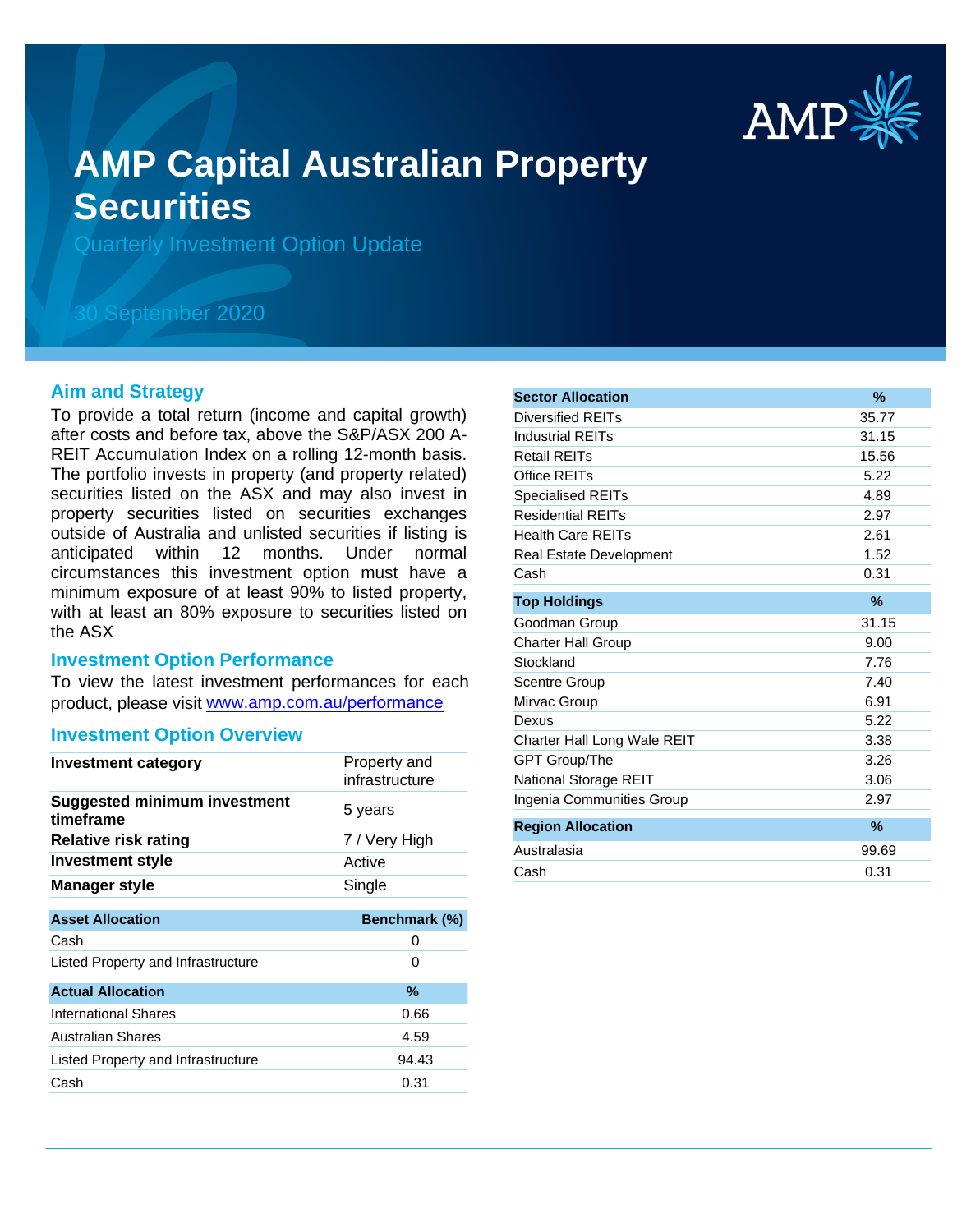### **Fund Performance**

The Fund delivered a positive return and outperformed the ASX 200 A-REIT total return index over the quarter.

At an overall sector level, the Fund's overweight allocation to the diversified, retail, industrial, and office REIT sectors were the largest contributors to relative returns; whilst the residential REITS sector was the largest detractor. From a sector asset allocation perspective retail, office, industrial, and healthcare REITS were the largest contributors to relative return; whilst the specialised REITS sector was the largest detractor. In terms of stock selection, diversified, specialised, retail, and industrial REITS were the largest contributors to relative return; whilst there we no significant detractors.

At an individual stock level, the top three contributors to relative return were from an overweight position in Charter Hall Group, an underweight position in Unibail-Rodamco-Westfield, and an overweight position in Goodman Group; whilst the bottom three contributors were from and underweight position in Stockland, and overweight positions in National Storage REIT and Mirvac Group.

#### **Market Review**

The Australian listed real estate market rose strongly in the September quarter, with the S&P/ASX 200 A-REIT index returning 6.96% on a total return basis. The impacts of COVID-19 continued to dominate markets, which initially benefited as most states continued to reopen, however gains were muted by a second wave of infections in Victoria and the reintroduction of lockdown measures in July. Thereafter, listed real estate was buoyed by positive surprises coming out of the financial year 2019-20 reporting season, as expectations had previously been very low based on soft rent collections. Markets were also supported as new Victorian COVID-19 cases started to trend downwards, several vaccines entered final trials and interest rates remained very low, with the central bank also extending its term funding facility to underpin business lending later in the period. Australian 10-year bond yields declined by 0.08% to 0.79% over the period.

#### **Outlook**

Australian listed real estate will likely continue to be subject to near-term volatility, which is affecting all markets, due to the impact of extensive COVID-19 containment measures on economic activity in Australia and globally. Social distancing will continue to impact the retail segment although foot traffic and consumer confidence are starting to improve where containment measures are lifted. The residential segment is likely to come under pressure over the near term as the employment environment becomes increasingly uncertain, however the federal government's HomeBuilder scheme will likely limit the falls and potentially truncate the duration of the downturn in the residential cycle. The office segment should be more resilient as office leases are generally long term, however this could be disrupted as businesses choose to embrace technology for their requirements going forward, allowing staff to work from home more. The industrial segment should remain robust, especially properties exposed to the expected increases in online shopping and data usage.